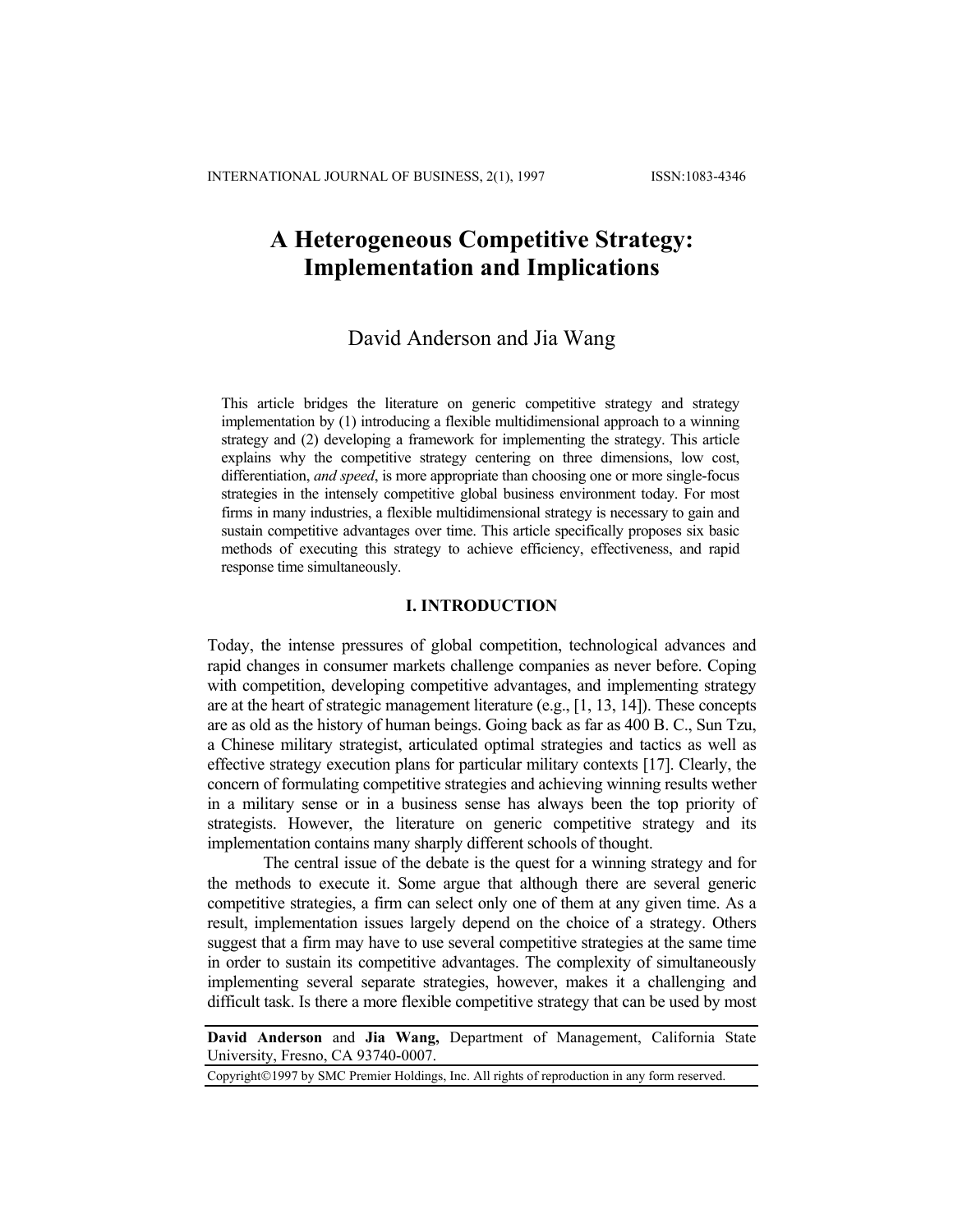firms in many industries at various stages of their product or industry life cycles? How can this strategy be implemented? These questions remain unanswered in the literature.

 The purpose of the article is to bridge the apparent gap in literature on generic competitive strategy and strategy implementation by (1) introducing a flexible multidimensional winning strategy and (2) developing a framework for implementing the strategy. This article explains why a flexible competitive strategy centering on low cost, differentiation, and speed is more appropriate for most firms in many industries at various stages of development to gain and sustain multilevel competitive advantages. This article further proposes combining six techniques related to executing the three dimensions of this strategy to achieve efficiency, effectiveness, and quick response simultaneously.

# **II. A MULTIDIMENSIONAL STRATEGY**

Porter's framework of "generic strategies" has become very popular. According to Porter, there are two basic types of competitive advantage a firm can possess: the low-cost leadership or the differentiation strategy [13]. The cost leader seeks to be the overall low-cost provider, using a more efficient cost structure to produce and deliver a product or service than its rivals do, and thus to achieve above-average returns. A company which utilizes a differentiation strategy seeks to provide a product or service that differs from its rival products in some aspect that is valued by customers. The higher selling price resulting from this uniqueness earns an above-average return.

 Porter asserts that firms wishing to gain competitive advantage must "make a choice" among these strategies: "Being 'all things to all people' is a recipe for strategic mediocrity and below-average performance" [14:12]. Porter further argues that "a firm that engages in each generic strategy but fails to achieve any of them is 'stuck in the middle'" [14:16].

 Gilbert and Strebel, argue that "high perceived value and low delivered cost constitute the only possible generic competitive moves" [5:87]. Unlike Porter, Gilbert and Strebel believe that a one-dimensional strategy relying on either low cost or differentiation can only be applied in very limited situations: for example, "only in industries with very short life cycles, like fashion, is it possible to pursue indefinitely a high perceived-value strategy. Only in industries with very long life cycles, like commodities, is it possible to stick continuously to a low delivered-cost strategy" [5:90]. Thus, they recommend the simultaneous use of low cost and differentiation strategies termed "outpacing strategies" for most firms in many situations. As a preemptive measure, they state that outpacing strategies can be used by firms focusing only on differentiation and operating in an emerging stage of the industry life cycle to (a) pursue a low-cost strategy for accelerating industry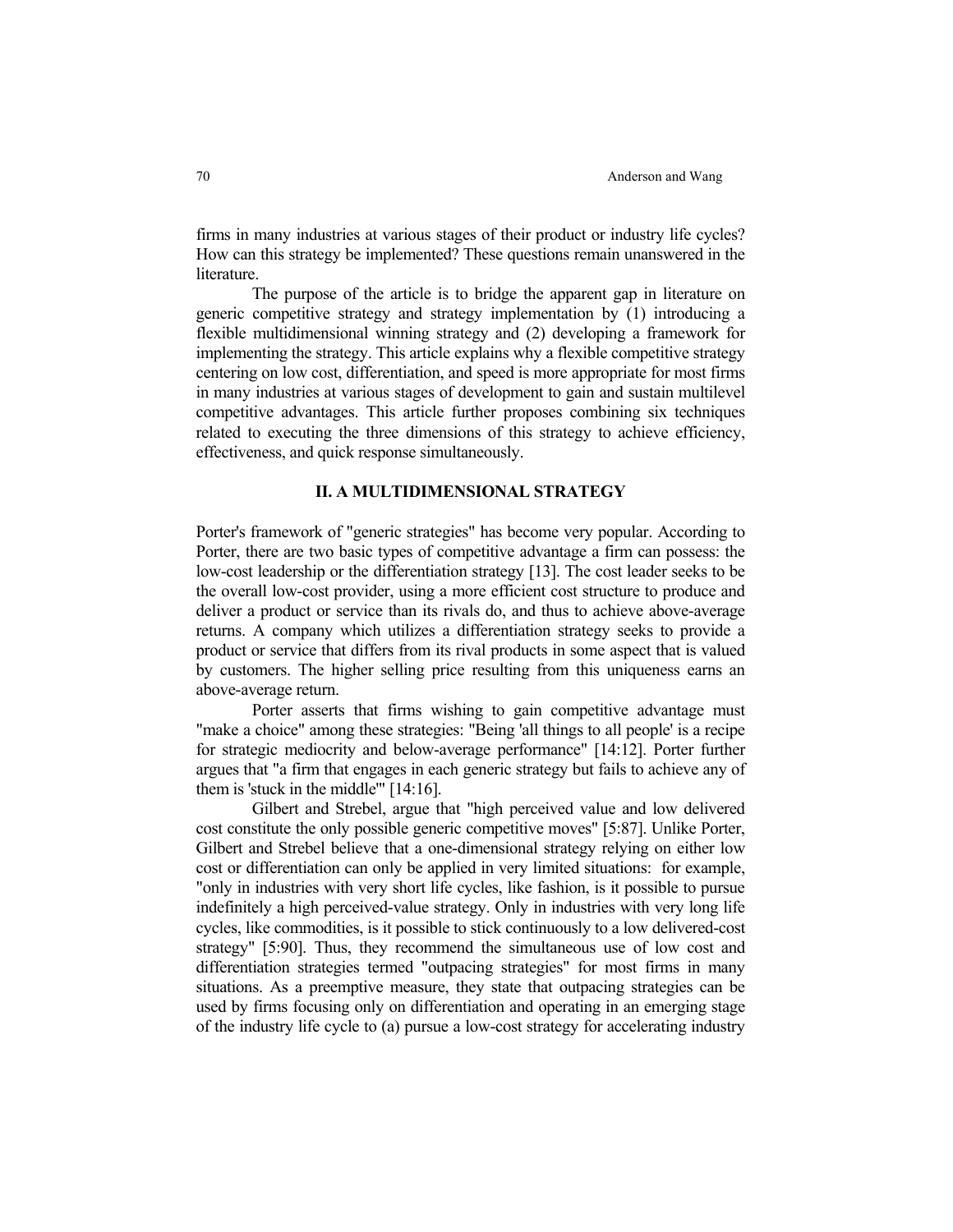growth through standardization and (b) prevent followers' imitation. Firms in a maturing industry should emphasize a differentiation strategy in addition to a lowcost strategy to rejuvenate the industry [5].

Our position with respect to generic competitive strategy is significantly different from Porter's. We suggest that firms often do not have the luxury of choosing only one strategy or the other. In addition, we would expand Gilbert and Strebel's outpacing strategy by (1) adding another dimension of competitive strategy, speed, and (2) extending the usage to most firms in most industries and to various stages of industry life cycle.

Our flexible and multidimensional competitive strategy, which comprises low cost, differentiation, and speed, is called The Winning Strategy. If the purpose of generic competitive strategy is to gain and sustain competitive advantage, then we believe that over time, The Winning Strategy is the most powerful approach a firm can use. Firms can adjust the combinations of, or degree of emphasis on, the three dimensions and the various implementation techniques to gain advantages in rapidly changing competitive environments. Thus, our strategy can provide a continual proactive approach to sustaining a competitive edge.

Before articulating the benefits of the multidimensional winning strategy and reasons for developing it, we shall consider several companies that have used a similar approach. During the 1970s, when Canon directly challenged Xerox in the copier market, it used both differentiation and low-cost strategies to achieve amazing results in a very short time. Unlike Xerox, Canon paid special attention to quality, reliability, and serviceability from the very beginning. While Xerox had a wide range of copiers, Canon focused on a limited number of standardized machines and components to reduce costs. While Xerox used a very expensive direct sales force, Canon used office product dealers. Canon's copiers were sold rather than leased, thus freeing Canon from the burden of financing the lease base. Canon's experience suggests that it is the combination of low cost and differentiation strategies that has allowed Canon to successfully challenge industry leader Xerox.

Intel introduced its pentium chip in the early 1990s. It is the first of its kind in the market. Although it has enjoyed a monopoly, Intel has voluntarily cut pentium prices several times to significantly increase pentium's market share and to reduce the cost per unit by exploiting the concept of economy of scale through standardization. Furthermore, it has introduced many new products of the pentium family and through continual innovation will soon launch the next generation of pentium chip. The aggressive price cuts and continuous differentiation of Intel, in the absence of product imitations by such rivals as AMD, are both preemptive and proactive and indeed offer the best defensible strategy. The competitive advantages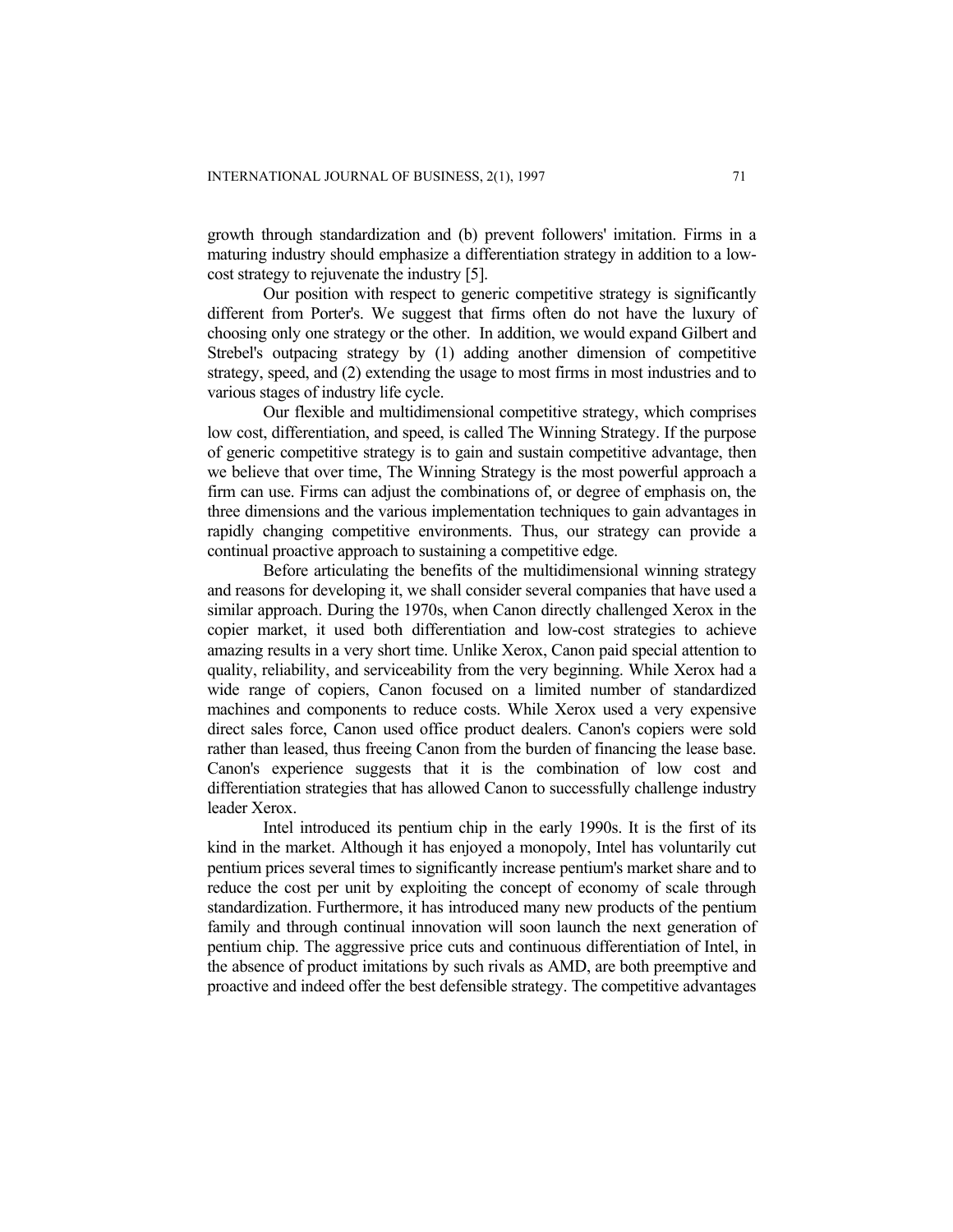that Intel has created on both the low cost and differentiation fronts will protect it well, so long as it maintains such initiatives.

 Canon and Intel's competitive approaches strongly support our position and can help us to generalize the following reasons behind our call for the adoption of The Winning Strategy. First, firms should always be concerned about efficiency issues regardless of the type of strategies they use. A low-cost strategy can improve a firm's market share and financial performance, as Lexus did in the luxury car segment. Although it is recognized that a low-cost strategy should be used in the commodity production sectors and at the mature and decline stages, we argue that it should also be a viable strategy for a non-commodity product or service business at its emerging and growth stages to significantly popularize the new product, to appeal to a much larger group of customers, and to accelerate product growth--as Intel did with its pentium chip.

 Second, few competitive advantages are long lasting. Thus, firms should constantly search for new ways to create tomorrow's competitive advantage; and that can be done only through continual differentiation and innovation. Playing catch-up through imitation will never result in an above-average performance.

 Third, in today's dynamic global environment, the true test of a firm's competitive ability lies in the area of speed. How quickly can it spot changes in the economy, industry, competitors' behavior, customers' needs and preferences, technology, etc., and how quickly can it respond and adapt to that changing environment? Within these categories the firms need to utilize technological changes, speed the processes, become more adaptable and more process-oriented, develop core competencies, and provide visionary leadership. Time is money indeed.

 Fourth, firms relying on a one-dimensional strategy can enjoy only temporary benefits and are vulnerable to competitors' attacks--as K-Mart was when Wal-Mart came to the discount retail industry over 30 years ago or as 7-Eleven was when many firms from the oil, supermarket, and even discount retail industries, rushed to enter the convenience store industry it had created. The results are obvious. Neither K-Mart nor 7-Eleven now has competitive advantages over their respective competitors because they relied too heavily on their vulnerable one-dimensional strategy, stopped making progress, and above all failed to spot changes in their competitive map and to respond quickly.

 Finally, the biggest challenge with respect to competitive advantage is how to protect and sustain it over time. We believe that the best defensible strategy is to focus simultaneously on low cost, differentiation, and speed, through the interrelated techniques that add flexibility: The Winning Strategy.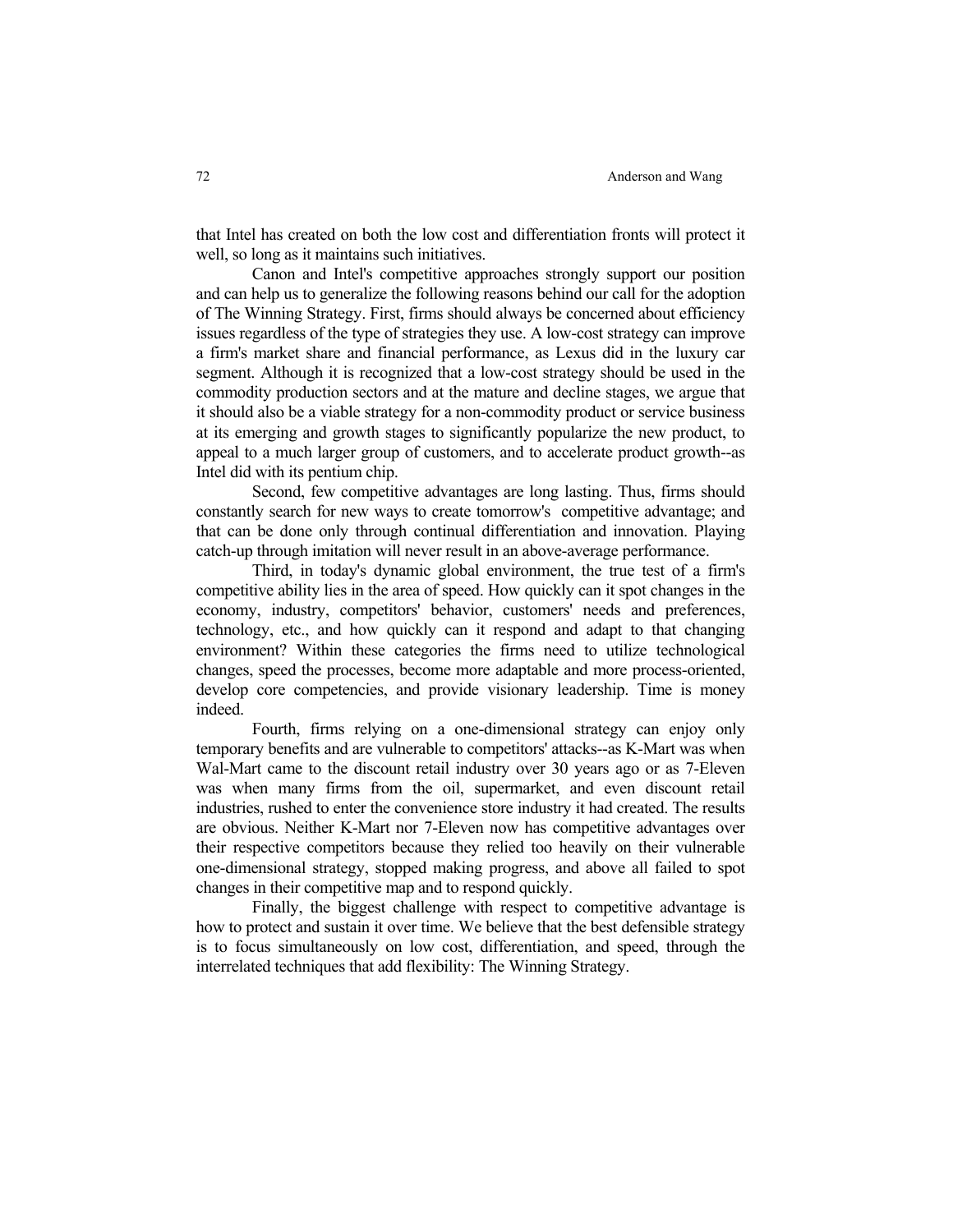#### **III. IMPLEMENTATION METHODS**

Lowering the costs, differentiating the product, and speeding up the processes are the three major dimensions of The Winning Strategy. These approaches can be implemented in large or small companies. Six specific, interrelated techniques for doing so have already proven effective. These techniques may provide a proactive response to change and competition. They can be synthesized into a flexible multi-dimensional strategy to produce the efficiency, effectiveness, and quick response to change that is needed to maintain a competitive advantage.

This strategy is more complex than is discussed in this short paper, in that there is no attempt here to discuss analyzing the competitive environment or evaluating and adjusting the strategy according to competitive conditions. For example, although we do not discuss any specific combinations or relative degrees of emphasis, the focus as in the relative amounts of time and resources devoted and the number of techniques applied toward one or more of the three basic strategic dimensions might vary as the competitive environment changes. We contend that each strategic factor needs to be considered by organizations in formulating and adjusting The Winning Strategy.

In Table 1, the six interrelated techniques for implementing the strategy are (a) a flat, horizontally structured organization, (b) a "spider's web" electronic communication network, (c) a unifying organizational culture, (d) vigorous organizational capabilities, (e) a staff of winners, and (f) visionary strategic leadership. Each of these specific techniques relates to more than one of the three dimensions of the flexible multidimensional strategy. The Winning Strategy will include as many of the techniques as apply to the competitive situation of the organization.

#### **Flat Horizontal Structure**

Many organizations in which the existing static vertical hierarchy has created a chain of command that cannot react quickly to the challenges of a dynamic market have looked for savings in a more flexible, horizontal organizational structure. For example, in 1995 GE's Welsh observed that his firm's refrigerator prices were the same as they were 15 years ago [11]. In such a market, many organizations that find themselves unable to effectively raise prices turn to a cost-cutting alternative. By restructuring or downsizing to lower payroll costs and increase the organization's effectiveness, some firms have generated improved income margins. The downsizing trend is expected to continue through 1996, matching 1995 corporate layoffs of 450,000 [19].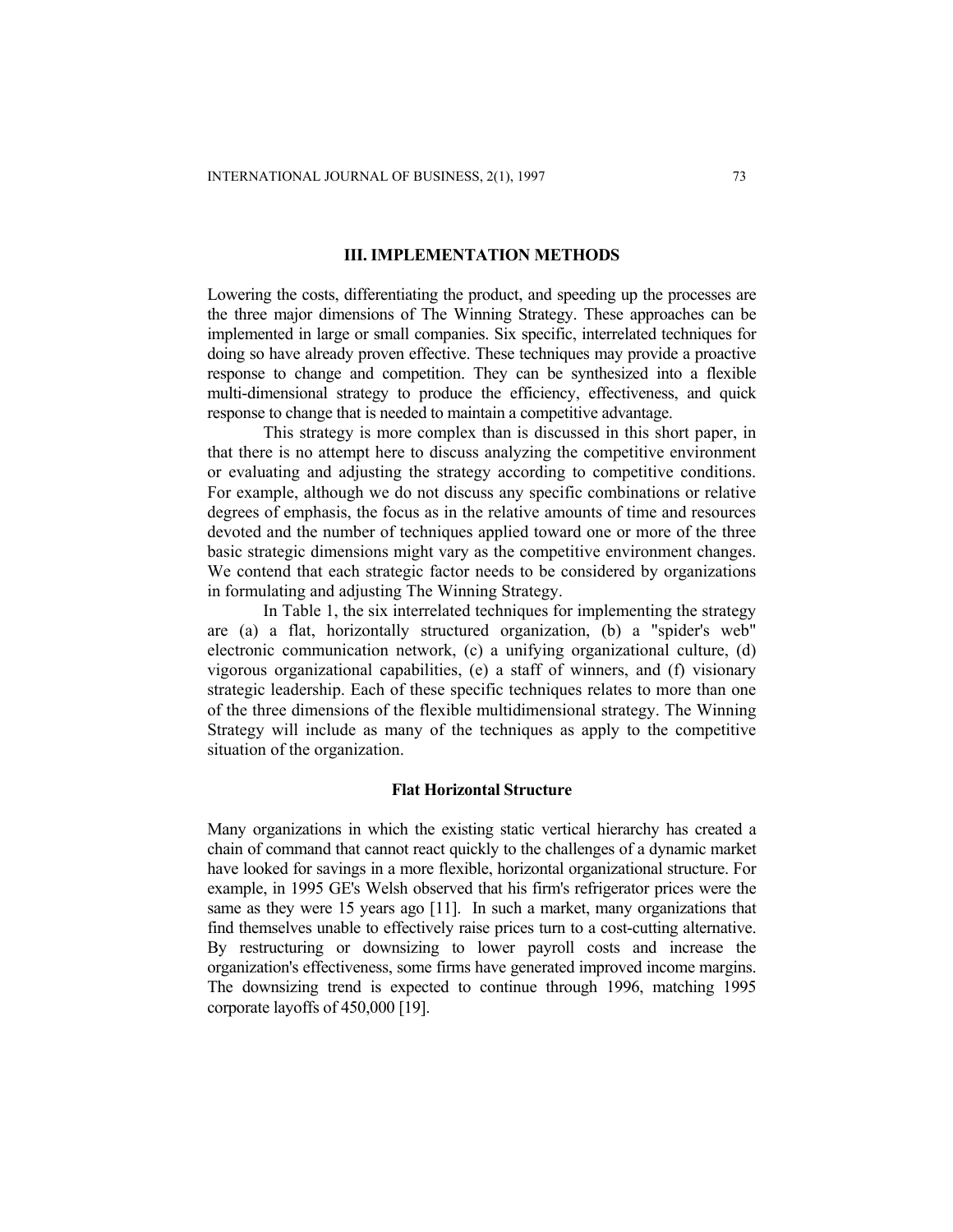| <b>MAINTAINING COMPETITIVE ADVANTAGE</b>                                 |                        |                         |  |  |  |  |  |  |
|--------------------------------------------------------------------------|------------------------|-------------------------|--|--|--|--|--|--|
| Techniques --------------------------- Dimensions = The Winning Strategy |                        |                         |  |  |  |  |  |  |
| A Flat Horizontal Structure                                              | <i>LOW COST</i>        |                         |  |  |  |  |  |  |
| A Spider's Web                                                           |                        | <b>FLEXIBLE</b>         |  |  |  |  |  |  |
| <b>Communication Network</b>                                             |                        | <b>MULTIDIMENSIONAL</b> |  |  |  |  |  |  |
| A Unifying Organizational<br>Culture                                     | <b>SPEED</b>           | WINNING                 |  |  |  |  |  |  |
| Vigorous Organizational<br><b>STRATEGY</b><br>Capabilities               |                        |                         |  |  |  |  |  |  |
| A Staff of Winners                                                       | <i>DIFFERENTIATION</i> |                         |  |  |  |  |  |  |
| Visionary Strategic Leadership                                           |                        |                         |  |  |  |  |  |  |

|  |  | Table 1. Six Techniques For Implementing The Winning Strategy |  |
|--|--|---------------------------------------------------------------|--|
|  |  |                                                               |  |

 In addition, the global competition for new markets has demanded greater flexibility to meet rapidly changing and diverse consumer demands. These flatter structures can help managers reduce the communication and decision making time to quicken the firm's response to its customers. Further, streamlining to speed processes and decrease costs may result in other innovations. For example, while personnel in such functional support activities as financial accounting might retain their more traditional roles, most personnel could work together in multidisciplinary teams centered around processes that fulfill customer needs [7].

 Finally, restructuring can eliminate layers of vertical hierarchy, a flow chart dinosaur that created cumbersome communication routes and bred loyalty to function-based organizational units. These inefficiencies often introduced errors, added costs, and caused delays. When information is passed through various people or organizational layers, subordinates may tend to filter out "bad news" and bosses may eliminate "unimportant" details; the critical information may thus be lost or modified [9].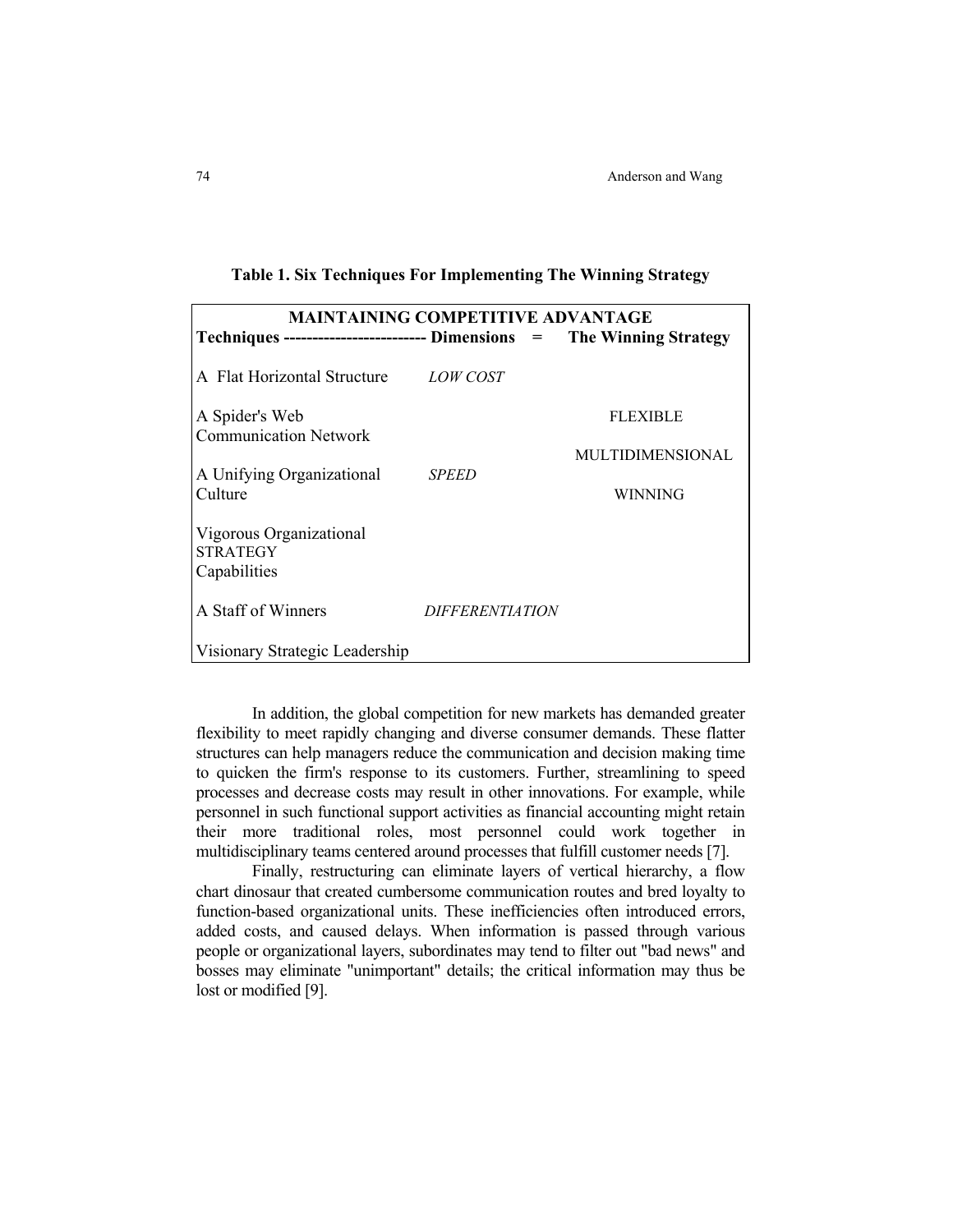#### **A Spider's Web Communications Network**

In this period of global competition and rapid change, knowing where to obtain information is a source of power. The new trend is toward broad-based, inclusive networks linked electronically throughout the organization and reaching outward to customers and suppliers, much like the strands of a spider's web. Communication through E-mail, teleconferencing, groupware, and other globe-shrinking routes will enable personnel to work together despite distance, time, or their organizational assignment. Managers may not be surprised when none of their "subordinates" is physically "there" [16].

What are the major benefits of communicating via the rapidly developing electronic networks? First, these networks save time and money. As needed information becomes instantly available, personnel interact and complete assignments in minutes rather than days. Second, the networks easily bridge organizational boundaries, thereby avoiding one of the slowest cycles in the vertical communication processes. Businesses can address complex issues by utilizing multi-disciplinary teams, members of which communicate directly to solve problems. Finally the networks may provide a clearer view of market demands by avoiding the dangerous practice of filtering the news--intentionally or unintentionally. Instead, with raw data available, it is possible to simultaneously evaluate the advantages and disadvantages of the situation [6].

#### **Unifying Organizational Culture**

The revolutionary changes in markets and technology affect not only the physical aspects of the organization but also the organizational culture that underlies and supports it. Such changes in the business environment require adjustments in the organizational culture, the unifying force. For example, when a spider's web communication network is established, the organization becomes more agile and powerful. By opening a direct access route to broad-based sources of information, the network may speed processes, reduce costs, and facilitate differentiation.

Managers in such an open atmosphere ensure that employees and contractors have direct access to information that helps them understand the organization's problems, weaknesses, and challenges realistically [2]. For example, repair records should be available to marketing and design personnel. Such openness empowers employees to obtain the job information they need directly. However, their power can be released only if the corporate culture supports and encourages that openness. Thus, inclusiveness may be adopted as one of the basic values of the organizational culture.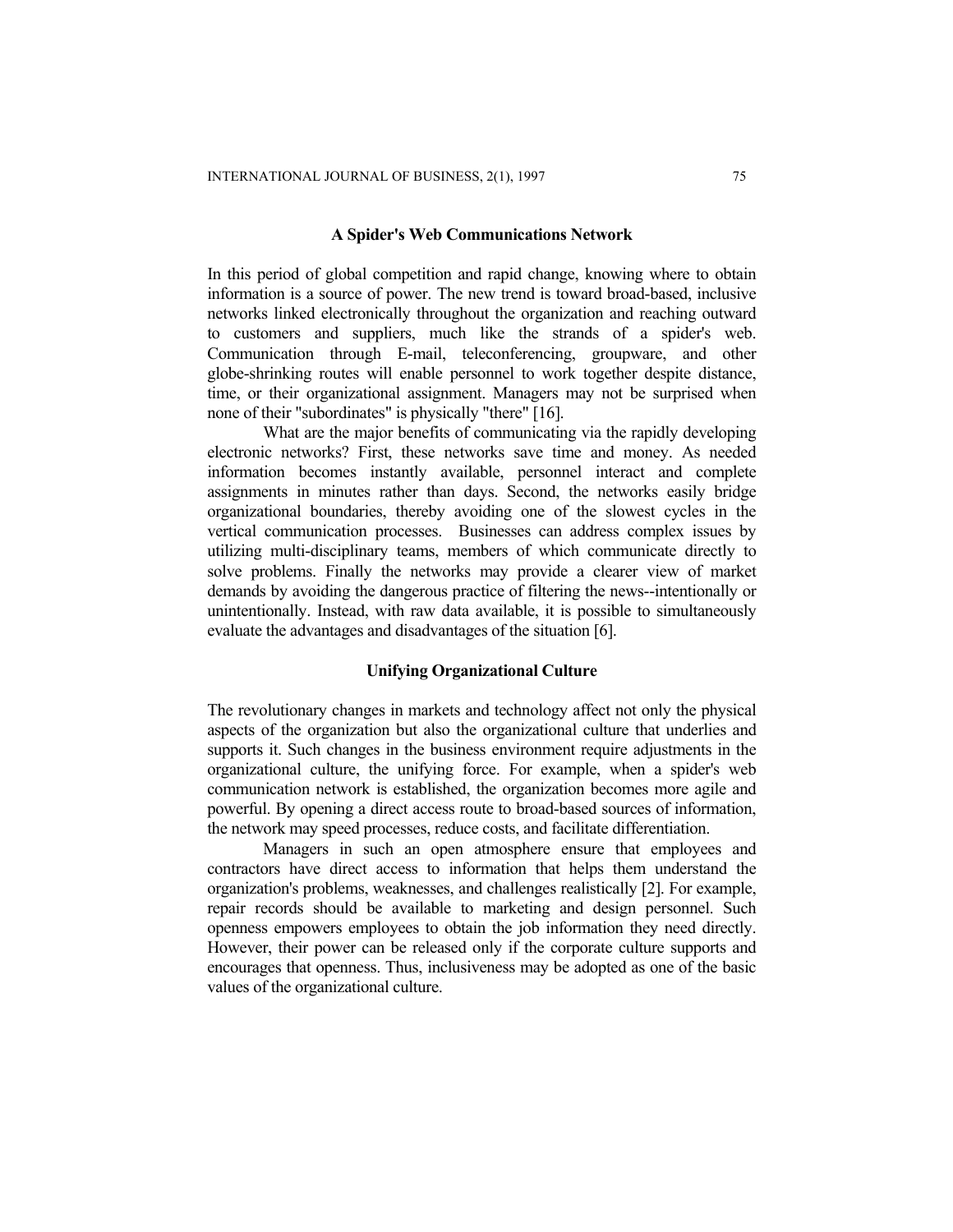The mission-oriented culture succeeds by focusing its resources and by infusing all personnel with a sense of direction and a personal responsibility to achieve the vigorous organizational capabilities needed to implement a winning strategy. For example, process-oriented workers could focus their efforts and collective abilities on doing whatever needs to be done to complete a project. Instead of filling a specific job description, a worker would contribute a 'package of capabilities' drawn upon variously in different project-based situations [9].

 The success of any strategy may depend upon the support of a unified base of values, the organizational culture. Whatever elements of corporate culture are adopted must be clearly understood and practiced from the top down.

#### **Vigorous Organizational Capabilities**

The concepts that define vigorous organizational capabilities may be centered around three major ideas: (a) developing employees who are capable of adapting to change, (b) utilizing new technology, and (c) identifying the firm's core competencies.

 Many companies have been taking steps to develop adaptable workers by cross-training them to produce a versatile, adaptable work force. Companies like Intel, Microsoft, Ideo, and EDS have already begun to develop versatility by empowering workers with (a) responsibility for operating decisions, (b) information necessary to making those decisions that previously has been available only to managers, (c) training in understanding business and financial issues--concerns formerly reserved for owners or executives, and (d) profit-sharing. That adaptability would allow for successful downsizing and for decompartmentalizing jobs to achieve more rapid and creative responses to the market.

 Electronic communication webs enable managers and team workers who might be halfway around the world to quickly access information, which can speed up production and delivery processes. These technological advances can be used in the multidimensional strategy to gain a winning competitive advantage. Businesses that are not aware of changes like these or are not able to take advantage of them may miss sales or operating opportunities.

 By adopting the new operating processes, a firm can deliver its product or service more quickly, more cheaply, and more efficiently. More efficient access to sources and more useful forms of operational data provide a basis for improved decision-making on pricing, product inventories, promotion, and location. For example, through electronic technology, Wal-Mart manages its inventory, brokerage houses process trades, and Boeing designs and develops a new aircraft. A 1993 report shows that Hewlett-Packard's 97,000 employees executed more than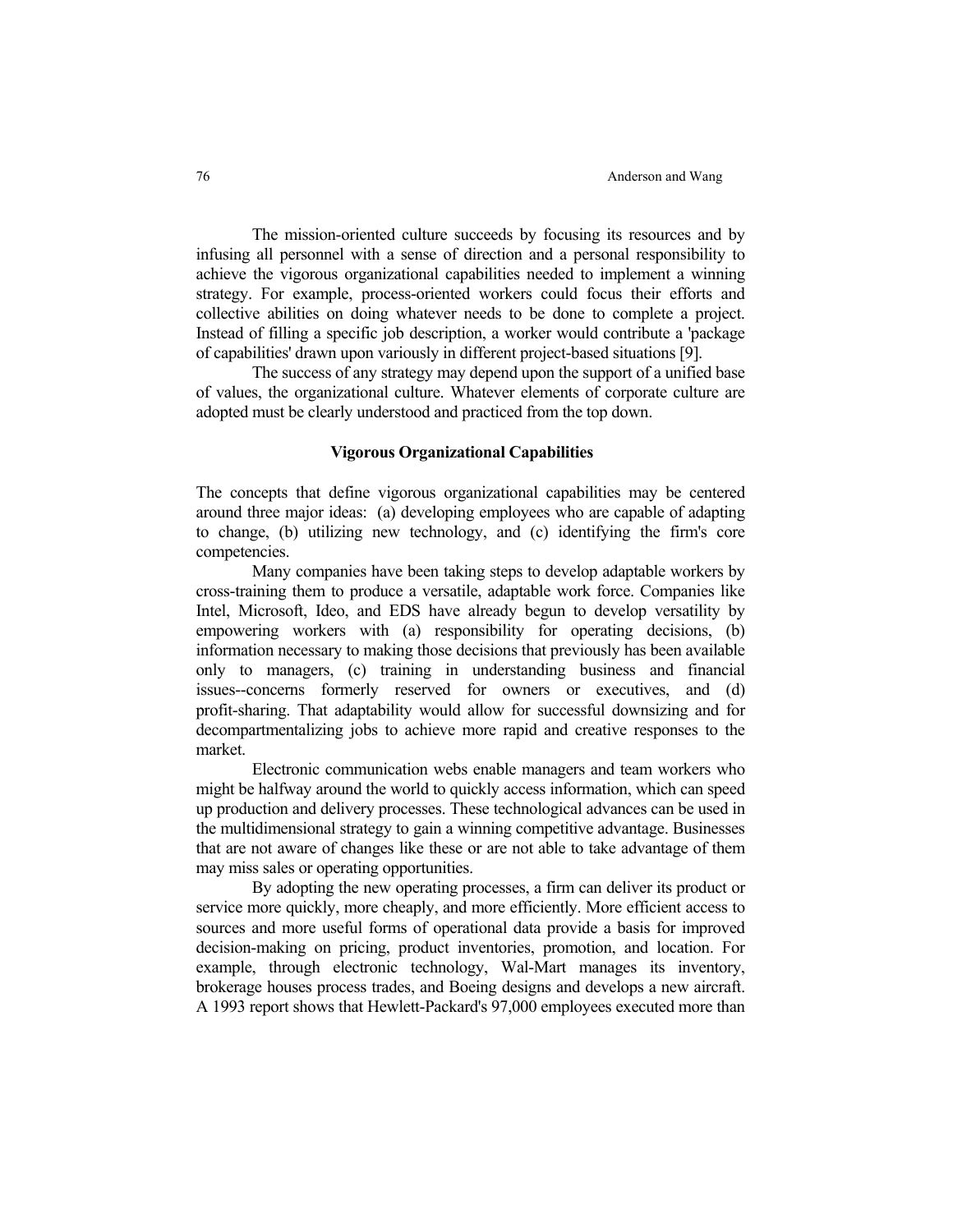a quarter of a million electronic transactions per month with customers and suppliers (not counting phone calls and voice mail) [15].

Prahalad urges organizations to focus on what they do best, emphasizing "core competencies" [3: 52]. Differentiation may rely on such expansive attitudes. The organization can set a new trend by becoming the best at something it does well. While it is unlikely that an organization can maintain a sustainable edge in product superiority, perhaps the firm can provide its customers with the best service available. Others will then have to try to meet that level of performance [3].

Many organizations have improved performance in another way. Through the linking system of an electronic communication network, companies may "outsource" many aspects of their activities that are not core competencies. Outsourcing, like many other innovative techniques has tradeoffs: The firm must give up some degree of control, but at the same time it is relieved of tasks or details that it does not do well or prefers not to spend time doing [7].

## **A Staff of Winners**

The manner in which the firm's goods and services are provided is critical, especially in face-to-face interactions. Thus, retaining good employees may be essential to winning and keeping good customers. Careful selection, thorough training in technical and interpersonal skills, and supplying the necessary working tools become very important staffing activities [8]. A manager should hire those people who are both able and willing. Since these employees typically produce above-average results, it could be beneficial to provide above-average incentives to keep them on staff.

The way people are organized and managed helps them complete their assignments without tying them to outmoded expectations and job-based assumptions. For many companies, the flexibility of contracting with part-time and temporary workers provides the capability for quick response to changes in technology and customer demands. Highly trained, independent workers may benefit many different organizations. Because they are hired to perform whatever work needs to be done, they will have great incentives to master new skills and knowledge that will make them versatile. They will be accountable for the quality of their work and will manage themselves in terms of flex-time, job sharing, telecommuting, time off, providing health and retirement plans, and negotiating pay--as self-employed workers already do [3]. These factors could lower the firm's costs.

The teamwork required to solve the typical complex problems of today's organizations makes people skills supremely important. Successfully using empowered workers requires ensuring the following conditions: (a) the work is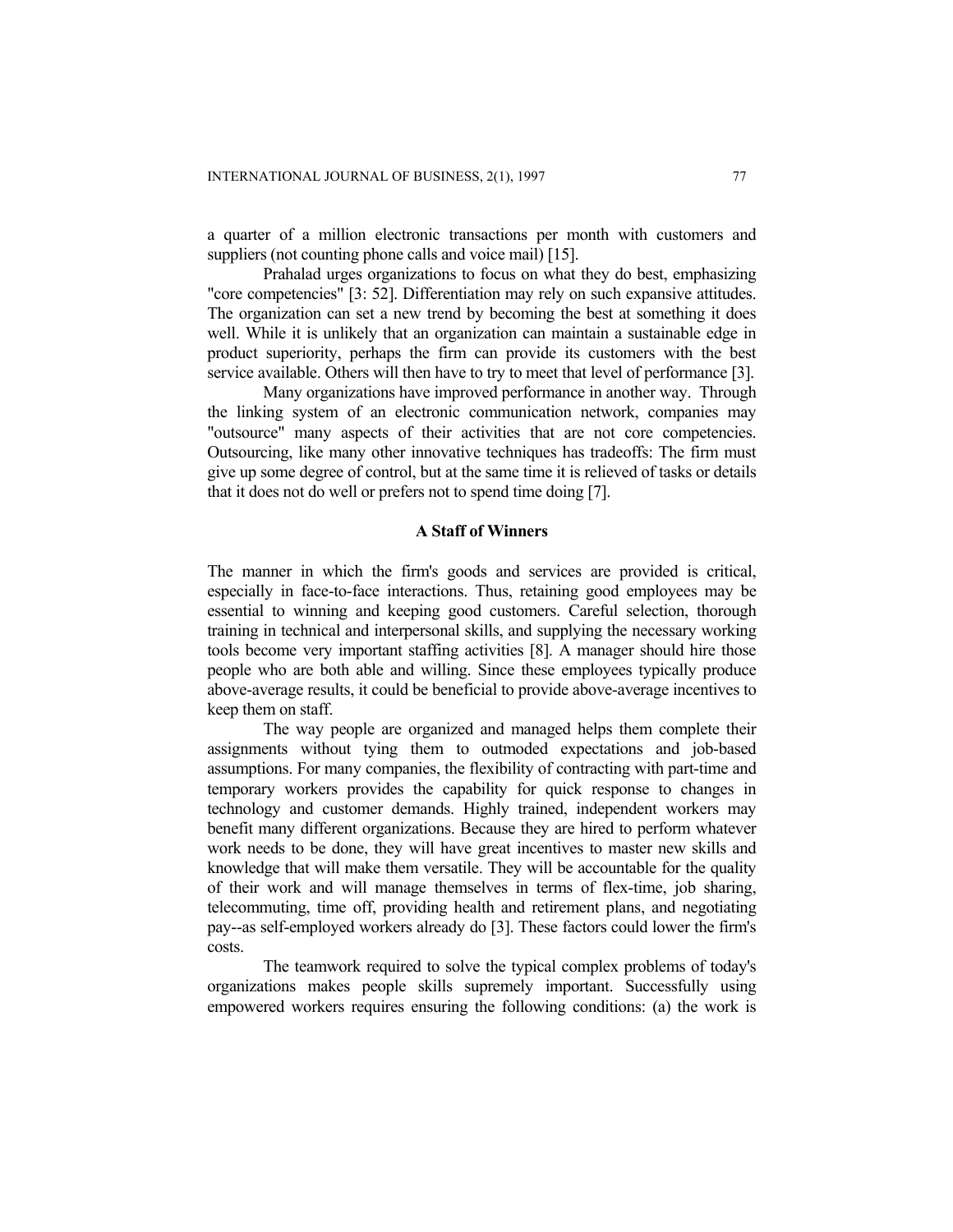being done by the right people; (b) the core tasks--requiring and protecting the special competencies of the organization--are done in-house, but other tasks are given to vendors, subcontractors, temporary or term hires, or to the customers themselves; (c) workers in each of those categories are chosen by matching their desires, abilities, temperaments, and assets with the task requirements; (d) workers are compensated in the most appropriate way; and (e) everyone involved has the business information they need to understand their part in the larger task [10].

 Those people who can operate comfortably in a variety of environments will outperform others. By nurturing responsible individuals and effective team members, the organization increases its flexibility [18].

## **Visionary Strategic Leadership**

Today's managers will need to adapt quickly to the changing business environment. Restructuring and improved communication technology have irrevocably altered the nature of managers' authority and activities. They will need to manage people, not work. They will supervise the content of the work less and emphasize the associates' overall performance and facilitate skills development more. Their time may be better spent on activities like setting forth a vision, coordinating projects, and influencing the climate of the organization [16].

 In the network and team approaches, cooperation becomes more important than obedience to bosses because the associates take more responsibility for decision making and problem solving. In Megatrends, John Naisbitt suggests that the "high-tech, high-touch" trend requires managers to encourage and take part in nurturing working relationships through personal visits, mentoring activities, and aligning the staff around a vision. When people are working in temporary teams, the quality of associates' relationships will be all-important [12].

 Peter Drucker suggests that managers need to identify trends that have begun, but have not yet reached saturation by asking, 'What has already happened that will create the future?' [4]. He believes that the answers will be found by examining demographics (like shifts in age of the population); industry and market structure as influenced by basic values (like the shift toward environmental concerns); and trends in the economy and the society that affect business (like the evolution in the U.S. from manufacturing to service-oriented industries). Awareness of such important trends is available to anyone who asks the pertinent questions: Where is the disposable income being spent? What are consumer needs and are the needs growing [4]? The dynamic nature of the external environment makes planning, especially for the long-term, seem very risky. Yet, between the time a new technology or a major social, economic, or industry-wide trend appears and the time of its major thrust on business, there is a lag. The visionary leader will seize that lag-time opportunity to exploit the trend [4].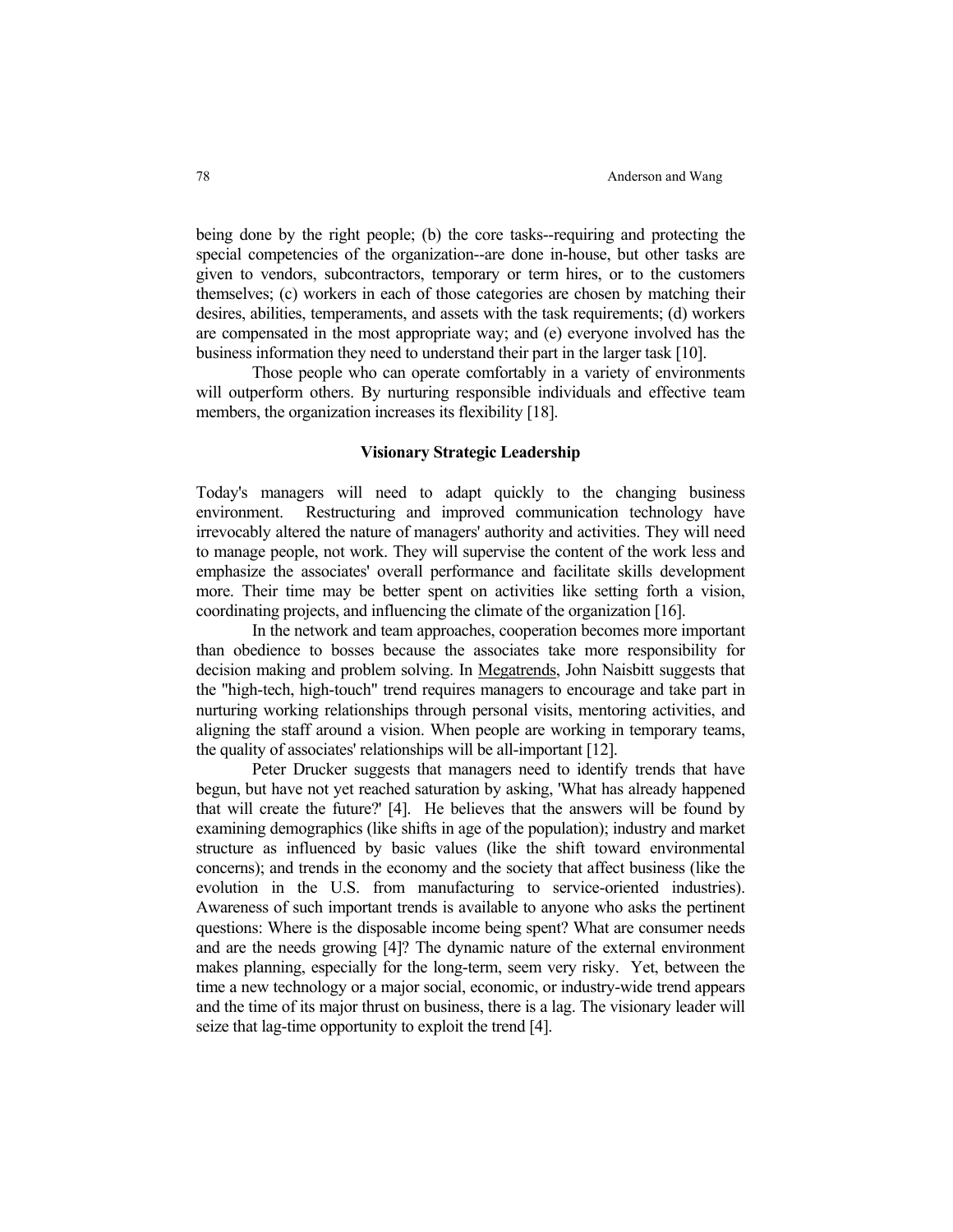Prahalad warns managers to cultivate a "stretch" rather than a "fit" strategy, an expansive attitude that encourages greater creativity and willingness to change the rules [3]. Those companies that are flexible enough to make rapid adjustments based on their core competencies or a SWOT (strength, weaknesses, opportunities and threats) analysis of the business can gain the competitive advantage [4].

#### **IV. SUMMARY AND CONCLUSION**

This article introduces a flexible multidimensional approach to gaining and maintaining a competitive advantage over time and suggests six techniques to implement The Winning Strategy. The strategy is three dimensional: Low cost, differentiation, and speed are assumed to be the basic requirements for a competitive advantage. By applying more than one technique or method at the same time, most firms should be able to gain and sustain multidimensional competitive advantages by improving efficiency, effectiveness, and quick response simultaneously.

We believe that The Winning Strategy is needed for theses reasons:

- 1. Firms should be always concerned with the efficiency of their business; therefore, it is important to apply a low-cost strategy to commodity and non-commodity production sectors at all stages of their development.
- 2. Competitive advantages are usually short-lived, thus firms should constantly seek future advantage by continual differentiation and innovation.
- 3. A speedy recognition of, response to, and adaptation to the constantly changing business environment are the true tests of the firm's ability to compete.
- 4. A one-dimensional strategy leaves firms vulnerable to attack in the complex, dynamic global economy.

The six techniques for implementing The Winning Strategy are a flat horizontal structure, a spider's web communication network, a unifying corporate culture, vigorous organizational capabilities, a staff of winners, and visionary strategic leadership. These techniques are interrelated in that two or more may be used in various combinations and degrees to implement the three-dimensional strategy. They add flexibility to the strategy because the emphasis on one or more techniques can be changed to focus on one or more dimensions as competitive conditions warrant.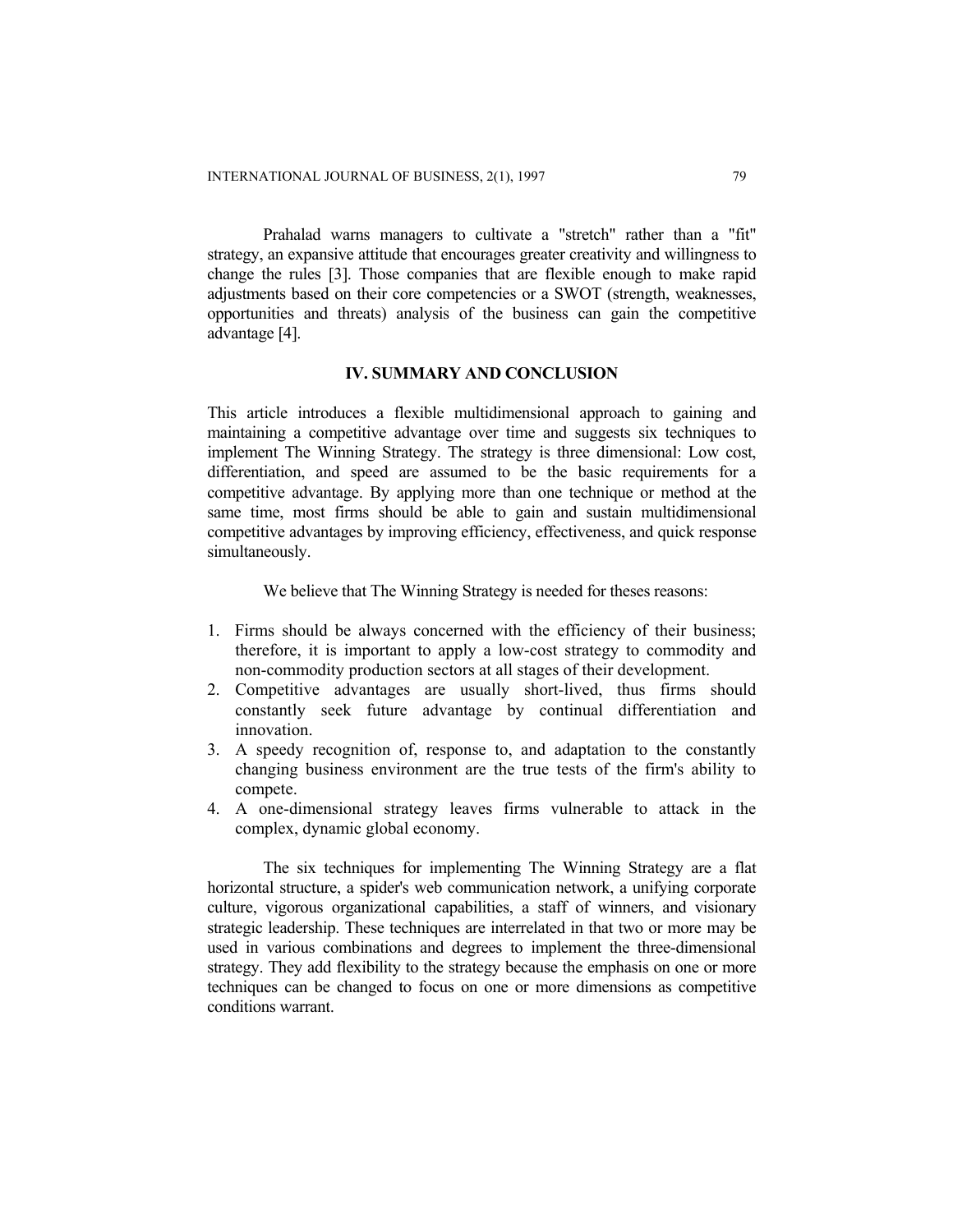#### 80 Anderson and Wang

 A flat organizational structuring can be used to help to maintain profitability without raising prices and to improve the firm's responsiveness to customers. A spider's web of electronic communication networks can provide a clear view of market demands, bridge organizational boundaries by use of multidisciplinary teams to address complex issues, and save time and money by speeding production processes and allowing immediate personnel interaction.

 One way a unifying corporate culture could be developed is by opening communication lines through restructuring and applied technology to facilitate an inclusive culture. A mission-oriented culture would focus its resources and would infuse its personnel with a sense of direction and a personal responsibility to help implement a winning strategy. Whatever unifying values are adopted must have top-down support.

 The concepts that define vigorous organizational capabilities include (a) adapting to change, (b) utilizing technology, and (c) identifying the core competencies of the organization. Cross-training workers produces a versatile work force which allows quick responses to market demands. By utilizing the new technology for operating processes, a company can deliver its product or service more quickly, more cheaply, and more efficiently. Developing core competencies can help define the firm's direction and provide avenues for differentiation.

 Managers can acquire a staff of winners by selecting above-average performers, empowering them with direct access to information, and training them to be adaptable through technical and interpersonal skill development. The organization increases its flexibility by nurturing responsible individuals and effective team members.

 To provide visionary strategic leadership requires developing staff skills, creating a trusting environment, seizing opportunities in future trends, and clarifying the company vision and values for all staff levels. Those companies that are flexible enough to make rapid adjustments based on their core competencies or a SWOT analysis have the competitive advantage.

 To achieve long-term competitive advantages in the current business environment, we recommend that the firm combine the appropriate techniques into a flexible multidimensional competitive strategy that can help to achieve low cost, differentiation, and speed: The Winning Strategy.

## **REFERENCES**